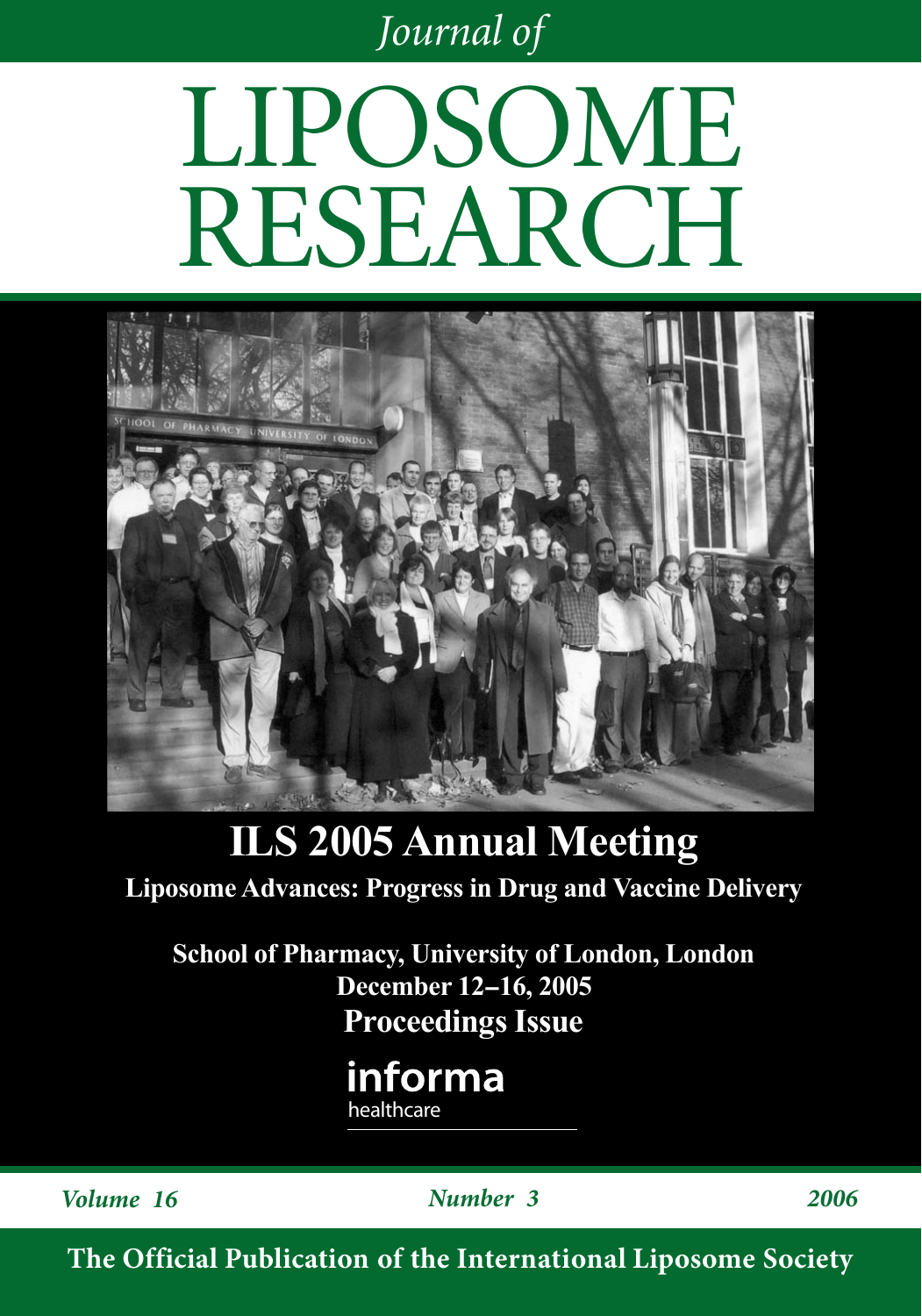### **Surfactant Therapy for Patients with ARDS After Cardiac Surgery**

#### ANDREY BAUTIN, $^1$ GENADY KHUBULAVA, $^1$ IGOR KOZLOV,<sup>2</sup> VITALLY POPTZOV,<sup>2</sup> VICTOR OSOVSKIKH,<sup>3</sup> ANDREY SEILIEV,<sup>4</sup> VLADIMIR VOLCHKOV,<sup>4</sup> AND OLEG ROSENBERG4

<sup>1</sup>Cardiovascular-surgery Clinic of the Military Medical Academy, Saint-Petersburg, Russia

<sup>2</sup>Department of Anesthesiology and Resuscitation of the Institute of Transplantology and Artificial Organs, Ministry of Health, Moscow, Russia 3

<sup>3</sup>Department of Endovascular Surgery, Saint-Petersburg, Russia

Department of Medical Biotechnology of the Central Research Institute of Roentgenology and Radiology, Ministry of Health, Saint-Petersburg, Russia

*This multicenter study investigated the possibility of reducing mortality rate by administering natural lung surfactant additional to standard therapy to treat patients after cardiac surgery who developed an acute respiratory failure (ARDS/ALI).*

*A total of 78 patients (1998–2002) diagnosed with ALI or ARDS were enrolled in the study; patients were considered for study entry only if they developed ALI/ARDS within 72h after cardiac surgery. A total of 36 patients (2000–2002) received Surfactant-BL via bronchoscope at a dose of 3 mg/kg twice a day, and 42 patients (1998–2000) served as the historical control.*

*Within 24h after the first Surfactant-BL administration the PaO<sub>2</sub>/FiO<sub>2</sub> ratio increased from (mean*  $\pm$  *SEM) 129.7*  $\pm$  *9.9 mm Hg to 187.6*  $\pm$  *17.6 mm Hg (p < 0.01), FiO<sub>2</sub>* decreased from (mean  $\pm$  *SEM*) 0.71  $\pm$  0.03 to 0.56  $\pm$  0.03 (p < 0.01), and 69.4% *of the patients treated with surfactant were weaned from the ventilator compared with 50*% *of the control group during a 28-day period. The mortality rate among patients treated with Surfactant-BL was 30.6*% *compared with 50*% *in the control group.*

*In conclusion, early administration of Surfactant-BL leads to the reduction of mortality in cardiac patients who develop postoperatively an ALI or ARDS.*

**Keywords** ALI, ARDS, surfactant, post-bypass lung injury, open heart operation

Received 1 May 2006; accepted 30 May 2006.

Address correspondence to Oleg Rosenberg, Department of Medical Biotechnology of the Central Research Institute of Roentgenology and Radiology, Ministry of Health, Leningradskaija Str. 70, Pesochnaja, 197758, Saint-Petersburg, Russia; Tel.: 7 (812) 346-27-12; Fax: 7 (812) 346-27-12; E-mail: rozenberg@mail.rcom.ru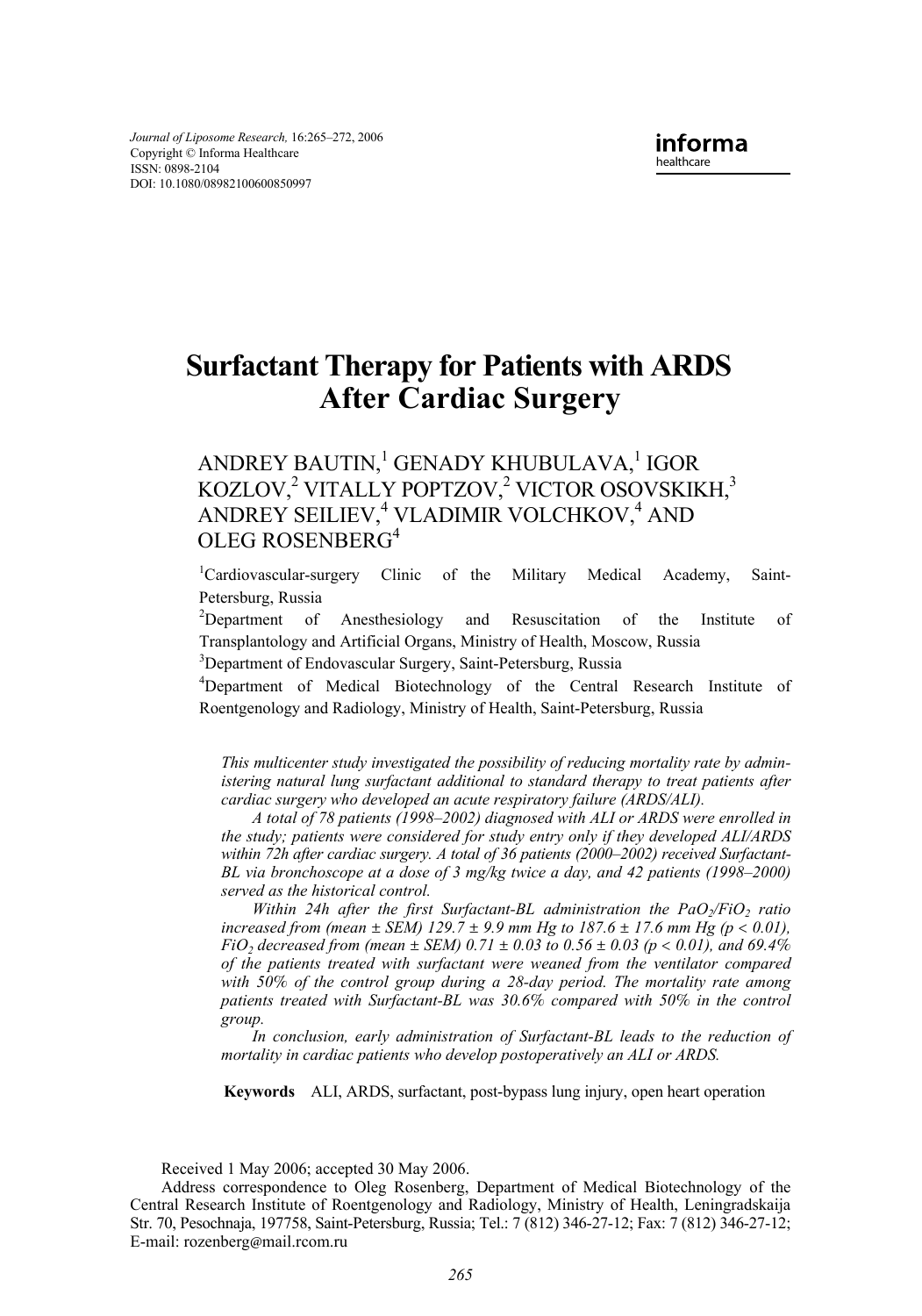#### **Introduction**

The pathogenesis of acute lung injury of varying etiology is based on a systemic inflammatory reaction. This systemic inflammatory reaction leads to an increase in capillary endothelial and/or alveolar epithelial permeability, leak of leucocytes and plasma proteins into the interstitial and alveolar space, and an increase in pulmonary vascular resistance with reduced pulmonary perfusion. These processes cause ventilation/perfusion mismatch and extensive intrapulmonary shunting, manifesting as a severe disturbance of gas exchange. Leak of plasma proteins into the alveolar space represents an early event in the pathogenesis of lung injury and is related to the severity of the disease. Protein leak contributes substantially to inhibition of the pulmonary surfactant system, resulting in an increase in surface tension at the air-liquid interface and a corresponding decrease in lung compliance.

In 1967 Ashbaugh et al. (1967) described 12 patients who suffered from severe lung injury of non-cardiogenic nature and proposed the term "adult respiratory distress syndrome" (ARDS). In 1994 the American-European Consensus Conference (AECC) provided definitions and introduced strict diagnostic criteria for this condition (Bernard et al., 1994).

Evidence of a deficit of surfactant in ALI and ARDS (Gunther et al., 1996; Lachmann 1987), results from various models of ARDS (Lachmann 1987; Nieman et al., 1996) and the efficacy of exogenous surfactant therapy in the treatment of infant RDS, led to clinical trials of exogenous surfactant in ARDS and ALI. However, results on the feasibility and efficacy of the treatment of ALI and ARDS with different surfactant preparations were conflicting (Anzueto, 1996; Bautin et al., 2002; Gregory et al., 1997; Lachmann, 1987; Lewis et al., 1997; Osovskikh et al., 2002, 2003). For example, the synthetic Exosurf did not reduce mortality in sepsis-induced ARDS (Anzueto, 1996), whereas application of natural surfactants in the majority of cases led to improved gas exchange and an improved survival rate (Gregory et al., 2002; Lachmann, 1987; Lewis et al., 1997). Three randomized phase II clinical trials have demonstrated a tendency to a reduced mortality rate between patients treated with natural surfactant and their control group (Gregory et al., 1997; Seeger et al., 2002, Spragg, 2004).

Although the incidence of ALI and ARDS as a complication after open heart surgery is not high (ranging from  $0.5$  to  $1.3\%$  in different institutions), the mortality rate can be as high as 53-91%, respectively (Asimakopoulos et al., 1999; Christensen et al., 1996; Messent et al., 1992). Few data are available on the efficacy of surfactant therapy in patients developing ARDS after cardiac surgery (Satoh et al., 1998; Hermon et al., 2002). In 19 children with ARDS (6 of them after open heart surgery) who received surfactant administration at a dose of 50-100 mg/kg, Hermon et al. (2002) noted that there was no improvement in gas exchange, with the mortality rate of 50%. The results of another study (Satoh et al., 1998) investigating the effect of the administration of 30 mg/kg Surfactant TA in 11 patients (6 patients randomized to the therapeutic and 5 patients to the control group) with ARDS after resection of aneurism of thoracic aorta also showed significant improvement in oxygenation, but no data on the mortality rate were presented.

The present study aims to investigate the effect of exogenous surfactant on mortality in patients who developed ALI or ARDS after open heart surgery.

#### **Methods and Materials**

The Ethical Committee of the hospitals (Cardiovascular-surgery Clinic of the Military Medical Academy, Saint-Petersburg, Russia; Department of Anesthesiology and Resuscitation of the Institute of Transplantology and Artificial Organs, Ministry of Health, Moscow, Russia) approved the study protocol, and in all cases informed consent was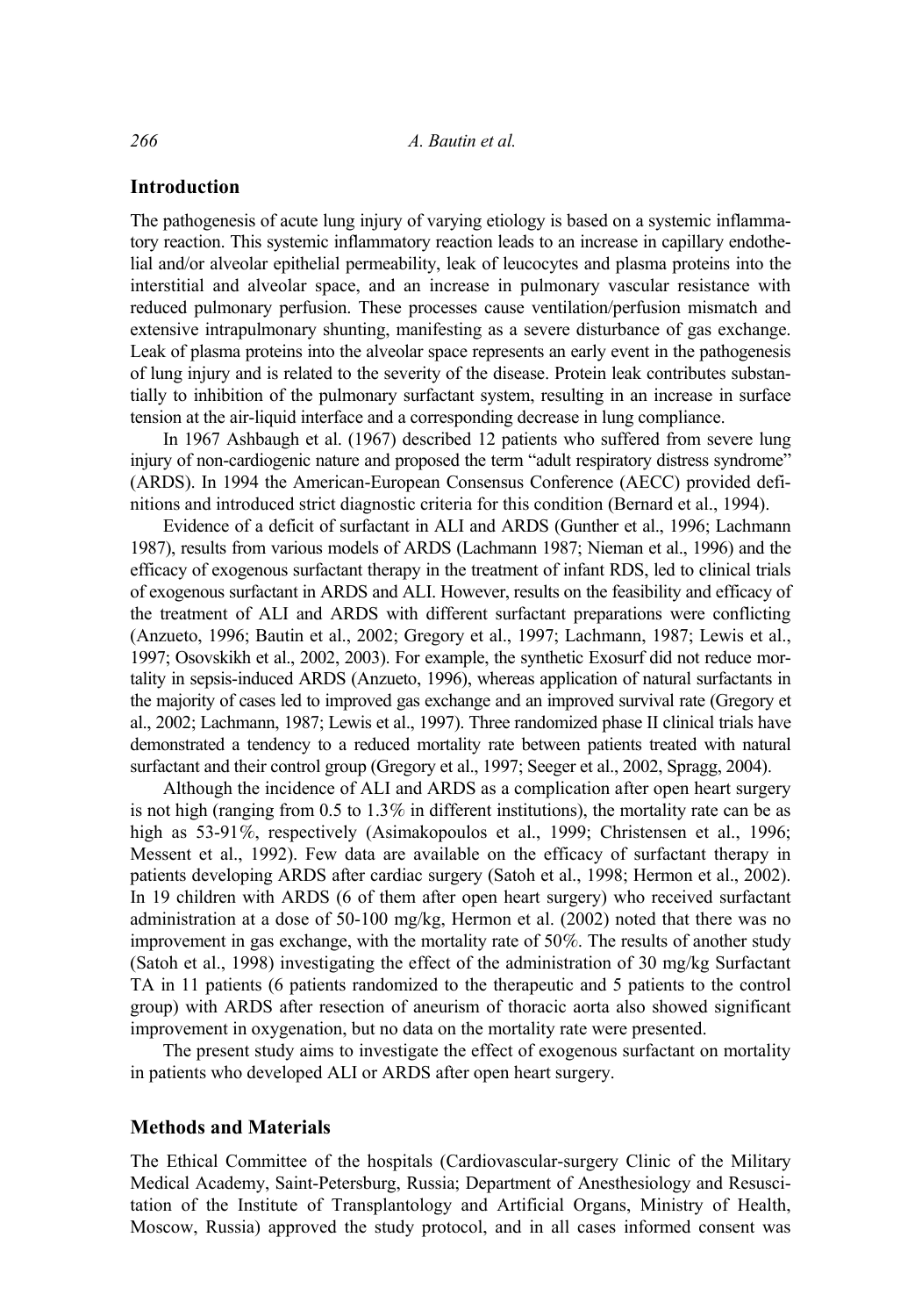received from the patient's relative(s). A total of 78 patients were included into result analysis; all had undergone open heart surgery using cardiopulmonary bypass.

The treatment group (Group 1) comprised 36 patients (7 females, 29 males) aged 18 to 70 years who were hospitalized in 2000–2002. The inclusion criterion was the development of ARDS during the first 72h after open heart surgery, and the diagnosis of ARDS was based on the criteria defined by the AECC. In addition, the severity of lung injury had to exceed 2.5 points according to J. Murray's scale (Murray et al., 1988). Of the 36 patients in Group 1, 25 underwent coronary artery bypass grafting (CABG); heart valve replacement was performed in 7 cases of rheumatic heart disease and in 4 cases of septic endocarditis. ARDS in this group developed on average  $43.9 \pm 5.8$  hours after operation. All patients were mechanically ventilated (Servo Ventilator 300 and Servo Ventilator 900) in a volume-controlled (28 patients) or a pressure-controlled (8 patients) mode; inversed ratio ventilation was not used. Basic therapy was aimed at achieving adequate oxygen delivery. The hemoglobin level was kept above 10 gm/dL. In cases of heart failure inotropic drugs were given. In all patients adequate fluid balance was kept under pressure monitoring in the pulmonary artery. If tracheobronchitis or pneumonia developed, antibiotics were prescribed according to the cultures of the bronchial lavage. Table 1 presents baseline data on blood gases and ventilatory parameters for patients in Group 1.

The control group (Group 2) comprised 42 patients (4 females, 38 males) hospitalized in the period 1996 to 1998 who developed ARDS after open heart surgery. These patients were retrospectively assessed using their medical records, X-ray images, and pathology studies. The inclusion and exclusion criteria for Group 2 were identical to those applied in Group 1. Because ARDS in Group 2 was treated with conventional therapy only (no surfactant was used), this group was considered to be a historical control group. Of the 42 patients in Group 2, 29 underwent CABG, heart valve replacement was performed in 10 cases of rheumatic heart disease and in 3 cases of septic endocarditis. ARDS was diagnosed on average  $48.2 \pm 12.7$ hours after surgery. All patients in this group were mechanically ventilated (Servo Ventilator 900) in a volume-controlled mode. The basic therapy was the same as given to Group 1 patients. Table 1 presents baseline data on blood gases and ventilatory parameters for patients in Group 2. There were no significant differences in these parameters between the two groups.

The study was performed with Surfactant-BL (Bautin et al., 2002; Osovskikh et al., 2002, 2003; Rosenberg et al.,), a natural surfactant, obtained by the extraction of bovine minced lung

| Characteristics of the study population ( $n = 78$ ) at baseline |                                                   |                                   |  |  |  |  |  |
|------------------------------------------------------------------|---------------------------------------------------|-----------------------------------|--|--|--|--|--|
| Parameter                                                        | Patients treated with<br>surfactant-BL $(n = 36)$ | Historical controls<br>$(n = 42)$ |  |  |  |  |  |
| Age, years                                                       | $57.8 \pm 3.4$                                    | $55.9 \pm 2.5$                    |  |  |  |  |  |
| $PaO2$ , mm Hg                                                   | $80.3 \pm 2.3$                                    | $85.9 \pm 5.6$                    |  |  |  |  |  |
| $PaO2/FiO2$ ratio, mm Hg                                         | $129.7 \pm 9.9$                                   | $145.6 \pm 9.7$                   |  |  |  |  |  |
| Vt, ml/kg                                                        | $9.7 \pm 0.3$                                     | $10.2 \pm 0.9$                    |  |  |  |  |  |
| PEEP, cm $H_2O$                                                  | $7.0 \pm 1.3$                                     | $6.7 \pm 0.9$                     |  |  |  |  |  |
| PIP, cm $H_2O$                                                   | $29.6 \pm 3.7$                                    | $33.1 \pm 2.9$                    |  |  |  |  |  |
| FiO <sub>2</sub>                                                 | $0.7 \pm 0.03$                                    | $0.62 \pm 0.03$                   |  |  |  |  |  |

| Table 1                                                          |
|------------------------------------------------------------------|
| Characteristics of the study population ( $n = 78$ ) at baseline |

The data are presented as mean  $\pm$  SEM. PaO<sub>2</sub>: arterial partial pressure of oxygen; FiO<sub>2</sub>: fraction of inspired oxygen; Vt: tidal volume; PEEP: positive end-expiratory pressure; PIP: peak inspiratory pressure.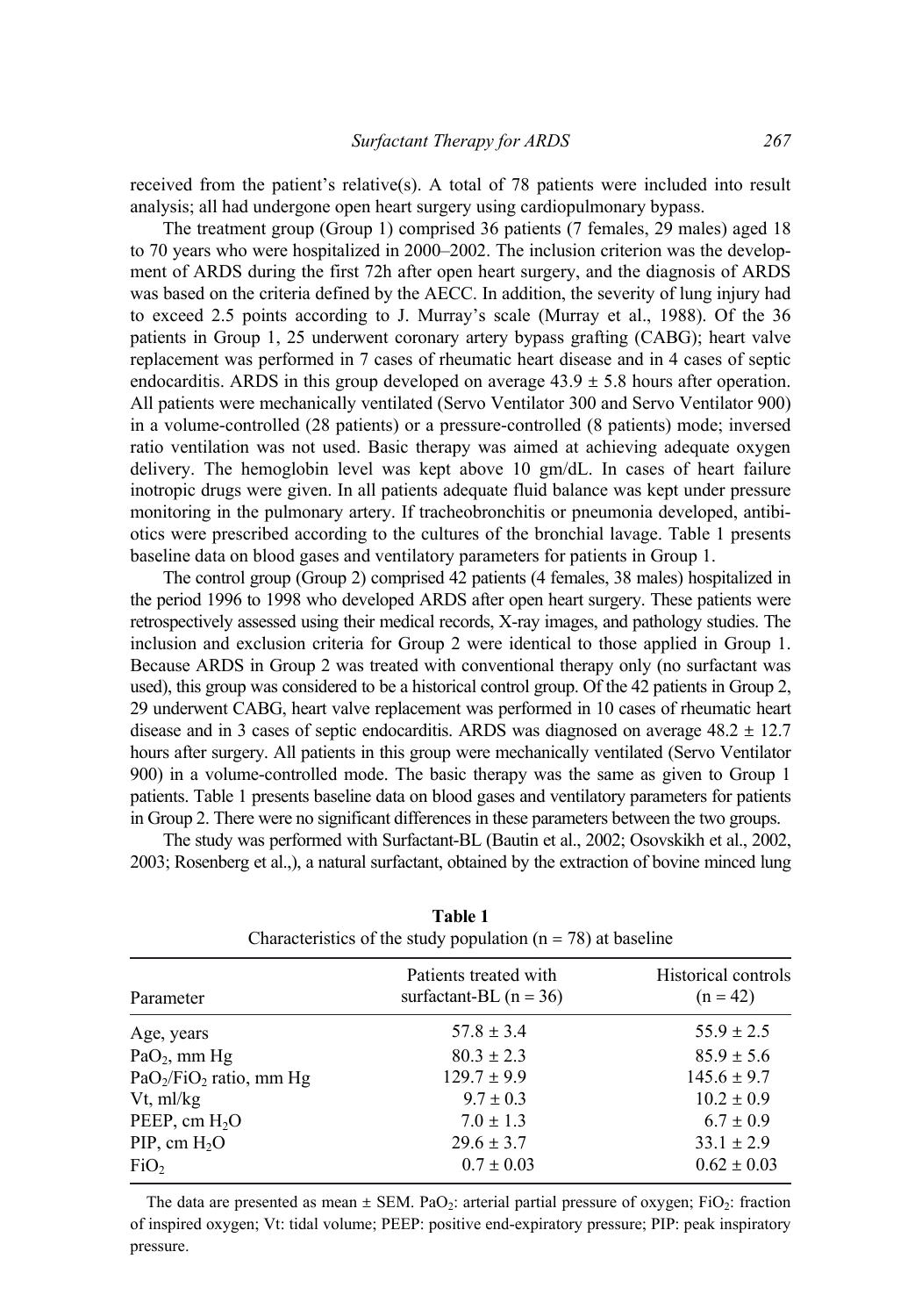with organic solvents, which contains phospholipids, neutral lipids, and the surfactant-associated proteins SP-B and SP-C (Biosurf, Ltd., St. Petersburg, Russia); Surfactant-BL was approved for clinical use in newborns with RDS in Russia in 2000, and for adults with ARDS in 2003). The results of preclinical trials have been published earlier (Rosenberg et al, 1998).

In the present study, the first administration of Surfactant-BL was within 24h of the start of ARDS (oxygenation index below 200 mm Hg). Surfactant-BL was bronchoscopically delivered in equal portions into the right and left main bronchi at a dose of 3 mg/kg in 40 mL of physiological solution. Further administrations were carried out every 12h so that the daily dose was 6 mg/kg. The criteria for ceasing Surfactant-BL administration were as follows: increase in oxygenation index to over 300 mm Hg (transfer to CMV with FiO<sub>2</sub> less than  $45\%$ ), or an absence of further improvement in oxygenation after two administrations of Surfactant-BL. The average total dose was  $615.7 \pm 71.7$  mg/body weight or  $8.0 \pm 0.2$  mg/kg. The duration of therapy ranged from 24 to 72h (43.1  $\pm$  5.0h). Surfactant-BL was administered twice in 20 patients, three times in 9 patients, and four times in 2 patients. Five patients experienced a significant and steady improvement in gas exchange after a single application of Surfactant-BL.

In all patients blood gases, oxygenation index  $(PaO<sub>2</sub>/FiO<sub>2</sub> ratio)$  and alveolar/arterial oxygen difference  $(D(A-a)O_2)$  were assessed. Respiratory parameters were monitored with a Servo Ventilator 900 and a Servo Ventilator 300. Hemodynamic data were recorded by means of Swan-Ganz catheters. The length of mechanical ventilation, weaning success, and mortality were registered for all the patients.

It should be mentioned that all the patients who developed ARDS after cardiopulmonary bypass and met an inclusion criterion within the period of investigation were included into the study. ARDS rate was 5.7% of all the patients after cardiac surgery.

Statistical analysis was performed by first testing the normal distribution (Cholmogorov-Smirnov-test), followed by evaluation of differences using Student's t-tests.

#### **Results**

Gas exchange and ventilatory/respiratory data 12h after a decrease in the oxygenation index to below 200 mm Hg were considered as baseline data for the control patients in Group 2. The baseline oxygenation index was  $145 \pm 9.7$  mm Hg, D(A-a)O<sub>2</sub> was  $318.6 \pm$ 25.4 mm Hg. In this group conventional therapy did not lead to a steady improvement in gas exchange parameters during the first two days (Table 2). A significant increase of the oxygenation index and a decrease in alveolar/ arterial oxygen difference were registered only after the (first) 98h.

In contrast, patients treated with Surfactant-BL showed a marked improvement in oxygenation 24h after the start of Surfactant-BL therapy. The oxygenation index increased from 129.7  $\pm$  9.9 mm Hg to 187.6  $\pm$  17.6 mm Hg (p < 0.01) (Table 3). The improvement in gas exchange allowed a concomitant decrease in respiratory support. The inspired oxygen concentration decreased from  $0.71 \pm 0.03$  to  $0.56 \pm 0.03$  (p < 0.01) 24h after the first Surfactant-BL administration. A steady decrease in the level of peak pressure (PIP) was registered 36h after the start of Surfactant-BL therapy.

In Group 1, 29 patients (80.6%) had improved gas exchange that allowed reducing  $FiO<sub>2</sub>$  to below 45% whereas, in spite of surfactant therapy, gas exchange deteriorated in 7 patients (19.4%). In Group 2, 23 of the control patients (54.8%) had improved gas exchange parameters after conventional treatment, whereas hypoxemia (one of the main causes of mortality) progressed in 19 patients. Of the patients who responded to Surfactant-BL therapy a safe level of FiO<sub>2</sub> (0.45) was achieved after 65.5  $\pm$  10.2h, whereas patients of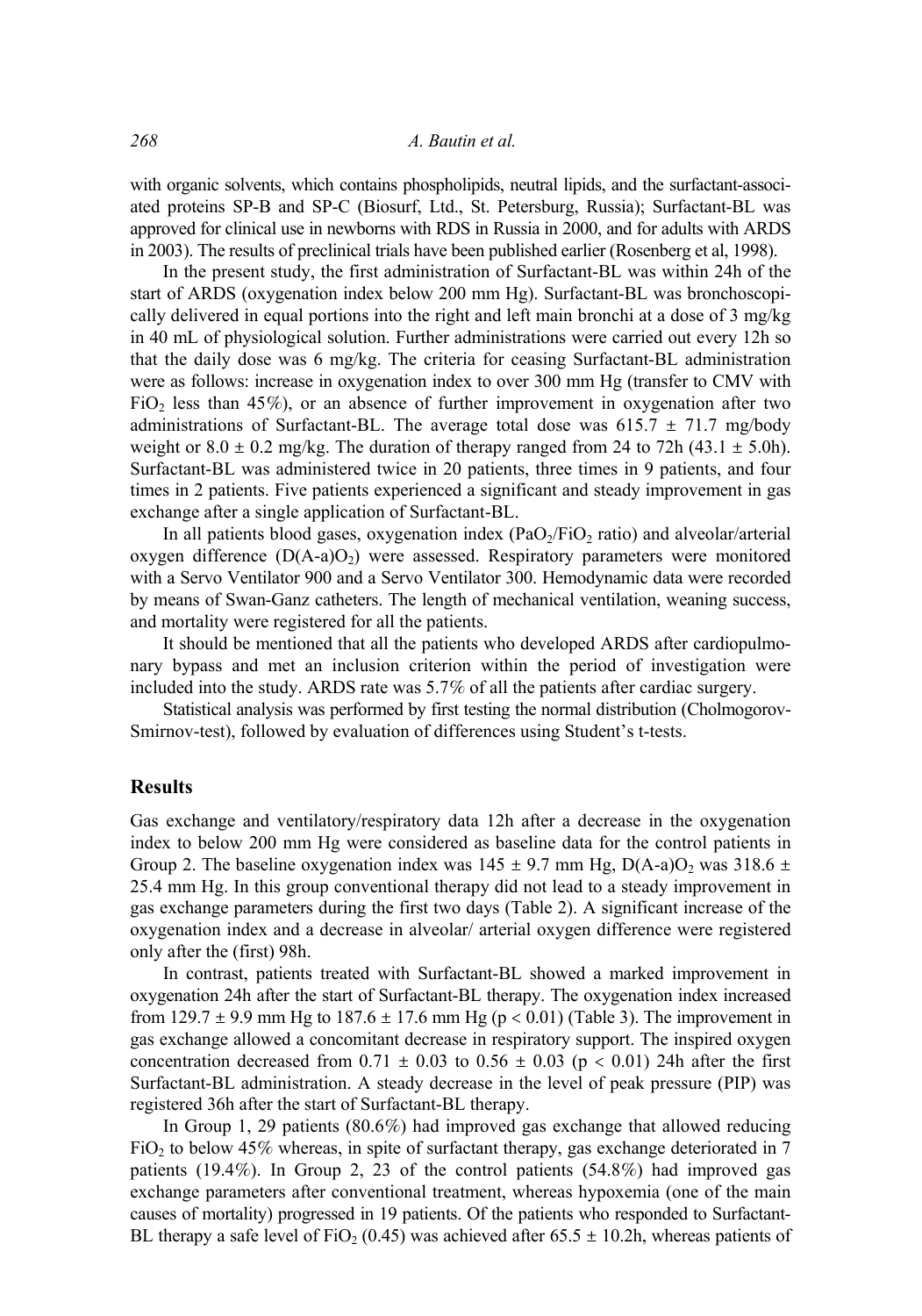#### **Table 2**

Data on gas exchange parameters and characteristics of respiratory support in the control group  $(n = 42)$ 

| Parameter                                          | Initially       | After 12h                                                                            | After 24h       | After 36h                         | After 48h        |
|----------------------------------------------------|-----------------|--------------------------------------------------------------------------------------|-----------------|-----------------------------------|------------------|
| Pa $O_2$ , mm Hg                                   | $85.9 \pm 5.6$  | $88.2 \pm 7.4$                                                                       | $89.6 \pm 5.1$  | $94.6 \pm 7.8$                    | $98.2 \pm 5.6$   |
| PaO <sub>2</sub> /FiO <sub>2</sub><br>ratio, mm Hg | $145.6 \pm 9.7$ | $147.3 \pm 12.4$                                                                     |                 | $149.4 \pm 11.5$ $158.5 \pm 12.4$ | $157.8 \pm 16.2$ |
| $D(A-a)O2$<br>$mm$ Hg                              |                 | $318.6 \pm 25.4$ $318.4 \pm 31.1$ $315.2 \pm 25.6$ $310.5 \pm 37.0$ $301.1 \pm 36.2$ |                 |                                   |                  |
| FiO <sub>2</sub>                                   | $0.62 \pm 0.03$ | $0.62 \pm 0.05$                                                                      | $0.61 \pm 0.07$ | $0.60 \pm 0.05$                   | $0.60 \pm 0.05$  |
| $PIP$ , cm $H_2O$                                  | $33.1 \pm 2.9$  | $32.9 \pm 2.5$                                                                       | $32.5 \pm 2.2$  | $31.9 \pm 2.4$                    | $31.8 \pm 2.9$   |

The data are presented as mean  $\pm$  SEM. PaO<sub>2</sub>: arterial partial pressure of oxygen; FiO<sub>2</sub>: fraction of inspired oxygen; D (A-a)O2: alveolar-arterial difference for oxygen; PIP: peak inspiratory pressure.

**Table 3** Data on gas exchange parameters and characteristics of respiratory support in the surfactant treated group  $(n = 36)$ 

|                           |                 | Period of time after the first administration of surfactant-BL (h) |                    |                                                                                                                                                                    |                                                                                                      |  |
|---------------------------|-----------------|--------------------------------------------------------------------|--------------------|--------------------------------------------------------------------------------------------------------------------------------------------------------------------|------------------------------------------------------------------------------------------------------|--|
| Parameter                 | Initially       | 12                                                                 | 24                 | 36                                                                                                                                                                 | 48                                                                                                   |  |
| PaO <sub>2</sub><br>mm Hg | $80.3 \pm 2.3$  | $85.7 \pm 5.3$                                                     | $93.5 \pm 3.2$ **  | $96.4 \pm 5.4**$                                                                                                                                                   | $104.2 \pm 4.9**$                                                                                    |  |
| ratio,<br>mm Hg           |                 |                                                                    |                    | PaO <sub>2</sub> /FiO <sub>2</sub> . $129.7 \pm 9.9$ $135.5 \pm 15.4$ $187.6 \pm 17.6$ <sup>**</sup> $194.5 \pm 19.3$ <sup>**</sup> $214.3 \pm 20.1$ <sup>**</sup> |                                                                                                      |  |
| $D(A-a)O_2$<br>$mm$ Hg    |                 |                                                                    |                    |                                                                                                                                                                    | $380.3 \pm 28.5$ $351.8 \pm 39.9$ $301.6 \pm 24.2$ $269.4 \pm 25.7$ $321.3 \pm 21.3$ $33.4 \pm 21.3$ |  |
| FiO <sub>2</sub>          | $0.71 \pm 0.03$ | $0.65 \pm 0.02$                                                    | $0.56 \pm 0.03$ ** | $0.53 \pm 0.07**$                                                                                                                                                  | $0.49 \pm 0.06$ **                                                                                   |  |
| PIP, cm<br>$H2O$ .        |                 | $29.6 \pm 3.7$ $25.5 \pm 2.6$                                      | $21.2 \pm 2.1$     | $20.3 \pm 2.3^*$                                                                                                                                                   | $20.1 \pm 1.2^*$                                                                                     |  |

The data are presented as mean  $\pm$  SEM. PaO<sub>2</sub>: arterial partial pressure of oxygen; FiO<sub>2</sub>: fraction of inspired oxygen;  $D(A-a)O<sub>2</sub>$ : alveolar-arterial difference for oxygen; PIP: peak inspiratory pressure. \*p < 0.05; \*\*p < 0.01. Compared with baseline data.

the control group reached the same level after  $98.4 \pm 11.5$  h (p < 0.05). In the treatment group 25 patients (69.4%) were weaned from mechanical ventilation compared to only 21 patients (50%) in the control group. We found out a trend for a reduction in the respiratory support period in patients treated with Surfactant-BL; this time was  $142.3 \pm 21.9$ h in Group 1 and  $227.5 \pm 28.3h$  in Group 2 (p < 0.05).

In the treatment group 11 patients (30.6%) died; in 6 cases death was due to respiratory insufficiency, while 5 patients died from multiorgan failure. In the control group 21 patients (50%) died; in 19 patients death was due to deterioration of gas exchange, and 2 patients died from multiorgan failure.

Surfactant administration did not cause any allergic reactions and adverse events or side-effects except the following: 12 (33%) patients of the treated group had short  $(1-2h)$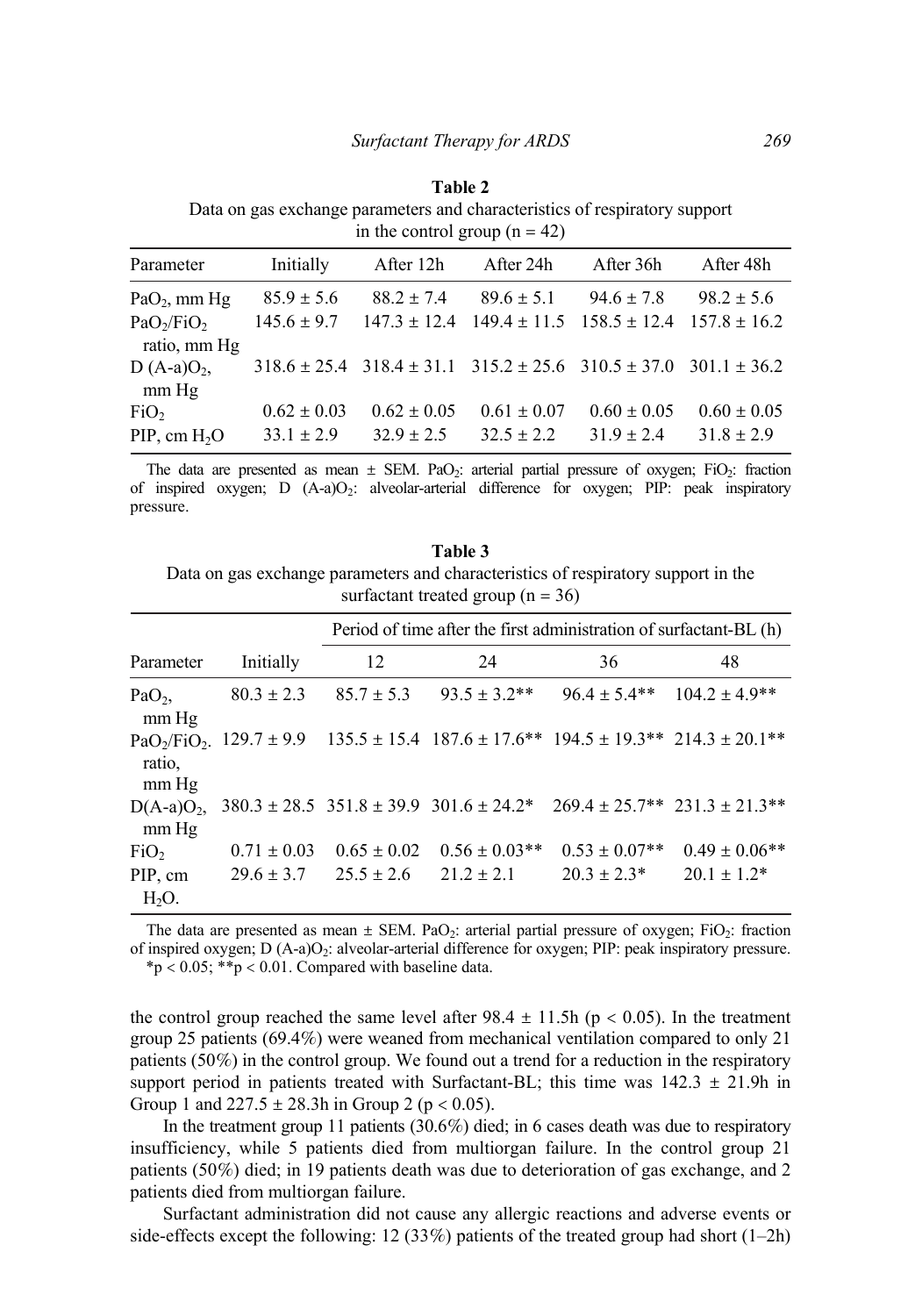decrease in oxygenation of not more than 10% of baseline after endobroncheal surfactant administration. We think that it occurred because of the procedure of bronchoscopy.

#### **Discussion**

This study investigated the effect of exogenous surfactant on gas exchange and mortality in addition to standard therapy in patients who developed ARDS/ALI after cardiac surgery. Compared with the control group, patients receiving Surfactant-BL showed faster normalization of gas exchange parameters. In the treated group 69.4% of patients were switched to spontaneous breathing compared with 50% in the control group. Correspondingly, mortality rate was 30.6% in the patients treated with Surfactant-BL compared with 50% in the control group.

Our good results may be due to the following factors. First, the surfactant preparation itself is an important determinant (Bautin et al., 2002; Rosenberg et al., 2001; Rosenberg et al., 1998; Taeusch et al., 2002). Natural surfactant preparations with a composition close to that of the surfactant in situ are more efficient in animal models to improve gas exchange and in clinical practice (Bautin et al., 2002; Rosenberg et al., 2001). The biophysical and biochemical characteristics of Surfactant-BL are very similar to natural lung surfactant in situ (Rosenberg et al., 1998). Second, an early start of surfactant therapy may be important for the outcome of ARDS/ALI patients. We believe we are the first to show that one of the most important factors for efficient treatment is to start early with surfactant therapy (Bautin et al., 2002; Rosenberg et al., 2001); we demonstrated that early surfactant administration (i.e., within the first 24h of ARDS development) leads to a much better outcome compared with later administration, even during the second 24h (Bautin et al., 2002; Rosenberg et al., 2001). That is why in the present study the first surfactant administration was given within 24h of the decrease of the oxygenation index below 200 mm Hg.

It is well known that initiating events that lead to ARDS and ALI are widespread and diverse (Gattinoni et al., 1998), including aspiration, pneumonia, contusion, smoke inhalation, sepsis, trauma, massive transfusion, burns, etc. Often, patients with ARDS of different etiology are allocated to the same group, and the subsequent analyses and results of the trials pay no further attention to the nature of the ARDS. This means, for example, that patients with ARDS following sepsis (indirect ARDS) or aspiration of gastric content (direct ARDS) were grouped together, which can lead to incorrect interpretation of the results of clinical trials (Spragg, 2004). In spite of a similar severity of lung injury, surfactant therapy can have a different outcome depending on the etiology and development of ARDS. Earlier we showed that analysis of surfactant efficiency in homogenous groups of patients (aspiration of gastric content (Osovskikh et al., 2002), burns of respiratory tracts (Tarasenko et al., 2004) and postbypass lung injury (Bautin et al., 2002)) allowed us to demonstrate the high efficacy of surfactant to reduce mortality in patients with severe ARDS of these etiologies. The present study is another example of investigating surfactant efficacy in a homogenous group of patients. The results demonstrate that even in indirect lung injury, comparison of similar patients (in terms of the nature and severity of ARDS) allows to demonstrate the differences, not only in faster improvement of gas exchange, but also the difference in outcome between the surfactant-treated group and the control group.

We believe that the study of homogeneous groups of patients, in terms of the type of ARDS, and observing the above-mentioned conditions of treatment, can produce more promising results for further application of natural surfactants for the benefit of patients with ARDS and ALI.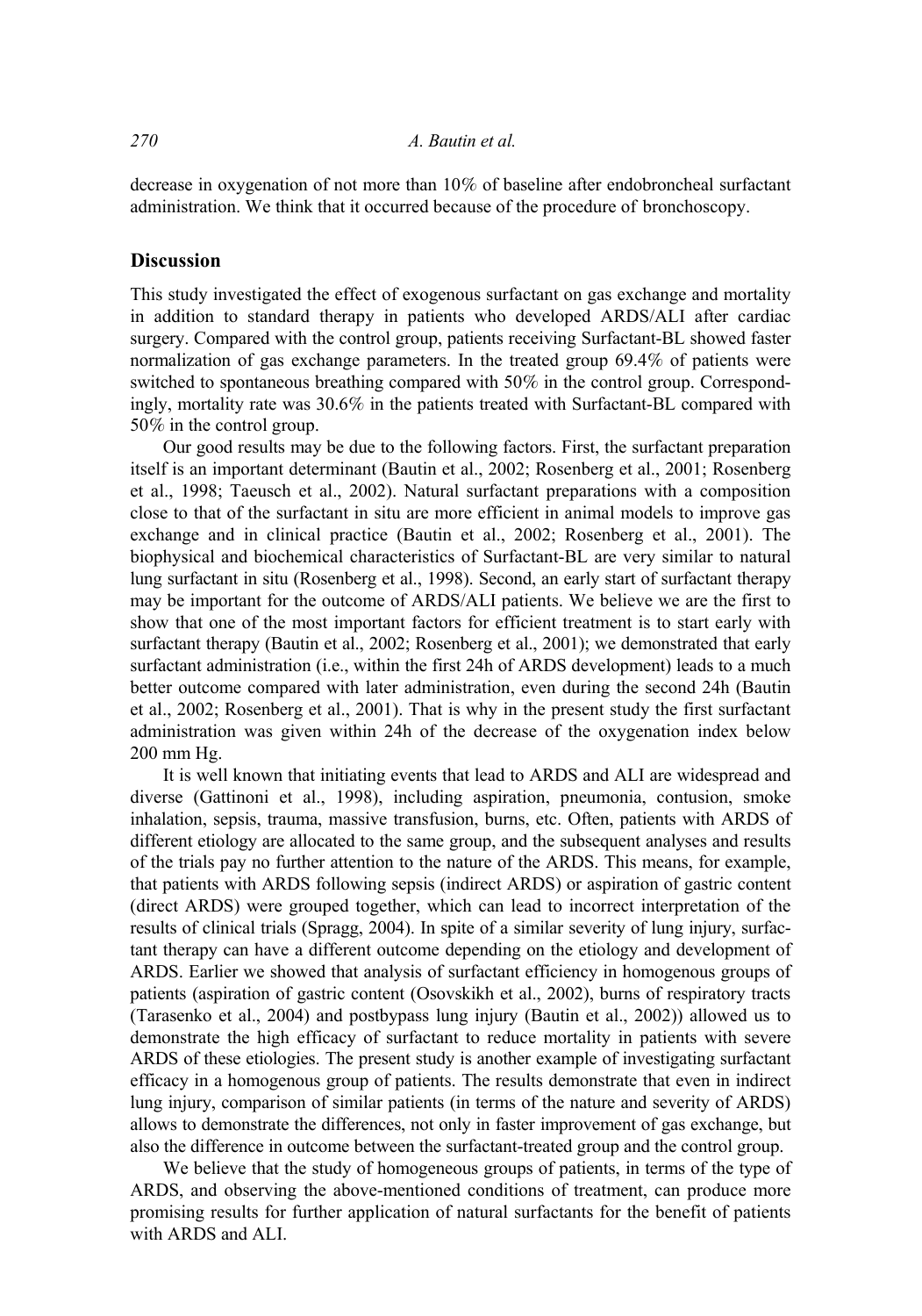Although we have not done a randomized controlled study and used the historical control group for comparison, we believe that our results are quite reliable because the treatment protocols for both groups were completely the same in terms of ARDS severity and basic therapy. The only difference between the treatment group and the historical control group was the use of surfactant for ALI/ARDS patients from the treatment group, which allows us to conclude that surfactant administration resulted in the improved outcome of surfactant treated patients.

#### **References**

- Anzueto, A. and the Exosurf ARDS Sepsis Study Group. (1996). Aerosolized surfactant in adults with sepsis-induced ARDS. *N. Engl. J. Med.* 334:1417–1421.
- Ashbaugh, D. G., Bigelow, D. B., Petty, T. L., et al. (1967). Acute respiratory distress in adults. *Lancet*; 12:319–323.
- Asimakopoulos, G., Taylor, K. M., Smith, P. L. C., et al. (1999). Prevalence of acute respiratory distress syndrome after cardiopulmonary bypass. *J. Thorac. Cardiovasc. Surg.* 117:620–621.
- Bautin, A., Khubulava, G., Kozlov, I., et al. (2002). Surfactant therapy for post-bypass lung injury. *Eur. Respir. J.* 20, *Suppl.* 38:335.
- Bautin, A., Khubulava, G., Osovckich, V., et al. (2002). Multicentre clinical trial of surfactant-BL for treatment of adult respiratory distress syndrome. *Clinical Studies of Medicine in Russia* 2:8–23 (in Russian).
- Bernard, G. R., Artigas, A., Brigham, K. L., et al. (1994). The American-European consensus conference on ARDS: Definitions, mechanisms, relevant outcomes, and clinical trial coordination. *Am. J. Respir. Crit. Care Med.* 149:818–824.
- Christensen, J. T., Aeberhard, J. M., Badel, P., et al. (1996). Adult respiratory distress syndrome after cardiac surgery. *Cardiovasc. Surg.* 4:15–21.
- Gattinoni, L., et al. (1998). Acute respiratory distress syndrome caused by pulmonary and extrapulmonary disease. Different syndromes? Am. *J. Respir. Crit. Care Med.* 158:3–11.
- Gregory, T. J., Steinberg, K. P., Spragg, R., et al. (1997). Bovine surfactant therapy for patients with acute respiratory distress syndrome. *Am. J. Resp. Crit. Care Med.* 155:1309–1315.
- Gunther, A., Siebert, C., Schmidt, R., et al. (1996). Surfactant alterations in severe pneumonia, acute respiratory distress syndrome, and cardiogenic lung edema. *Am. J. Respir. Crit. Care Med.*  153:176–184.
- Hermon, M., Golej, J., Burda, G., et al. (2002). Surfactant therapy in infants and children: three years experience in a pediatric intensive care unit. *Shock* 4:247–251.
- Lachmann, B. (1987). Surfactant replacement in acute respiratory failure: Animal studies and first clinical trials. In: Lachmann, B., ed. *Surfactant replacement therapy.* New York: Springer-Verlag, pp 212–223.
- Lewis, J., Dhillon, J., Singh, R. S., et al. (1997). Exogenous surfactant therapy for pediatric patients with the acute respiratory distress syndrome. *Can. Respir. J.* 4:21–26.
- Messent, M., Sullivan, K., Keogh, B. F., et al. (1992). Adult respiratory distress syndrome following cardiopulmonary bypass: incidence and prediction. *Anaesthesia* 47:267–268.
- Murray, J. F., Mattham, M. A., Luce, J. M., Flick, M. R. (1988). An expanded definition of the adult respiratory distress syndrome. *Am. Rev. Respir. Dis.* 138:720–723.
- Nieman, G. F., Gatto, L. A., Paskanik, A. M., et al. (1996). Surfactant replacement in the treatment of sepsis-induced adult respiratory distress syndrome in pigs. *Crit. Care Med.* 24:1025–1033.
- Osovskikh, V., Seiliev, A., Rosenberg, O. (2002). Exogenous surfactant: a potent drug for gastric content aspiration? *Eur. Respir. J.* 20, *Suppl* 38:336.
- Osovskikh, V., Seiliev, A., Rosenberg, O. (2003). ARDSp and ARDSexp: different responses to surfactant administration. *Eur Respir. J.* 22, *Suppl.* 45:551.
- Rosenberg, O., Bautin, A., Osovskich, V., et al. (2001). When to start surfactant therapy (ST-therapy) of acute lung injury? *Eur. Respir. J.* 18, *Suppl.* 33:153.